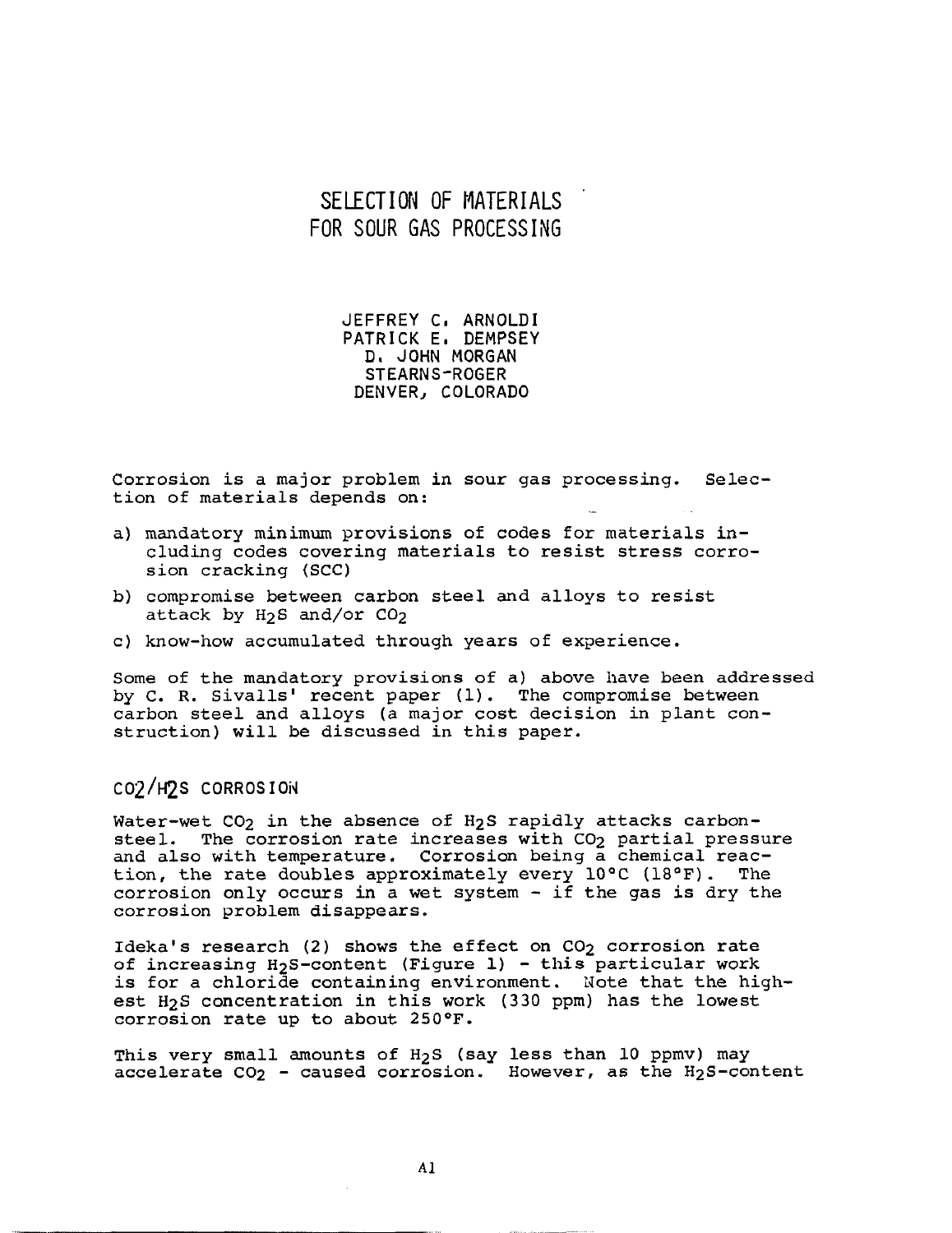in the sour gas increases, an ill-defined point is reached where the H<sub>2</sub>S reduces the CO<sub>2</sub>-induced corrosion rate (20). Even higher H2S content can provide a sufficiently strong iron sulfide barrier to permit carbon steel's use with modest acceptable corrosion rates, and without inhibitors.

The decision between:

- use of carbon steel plus, if necessary, an inhibitor and
- use of an alloy (e.g. stainless steel)

is certainly an economic one. The relative cost of carbon steel/inhibitor should be balanced against stainless steel and the less expensive material chosen. However, the operating company's "culture" with respect to materials is a more subjective factor. Some companies are prepared to accept a higher first cost to avoid the need for the on-going costs of inhibitor; and more particularly the additional manpower required for monitoring the inhibitor program's effectiveness.

Typical corrosion allowances in sour gas processing are 1/16" in "sweet service" and 1/8" in "sour service". Sometimes first-cost can be minimized by using carbon-steel and a very large corrosion allowance (up to  $1/4$  inch). Often such large corrosion allowances are a mistake. The loss of this 1/4" of metal can lead to such large amounts of iron carbonate and iron sulfide corrosion products and sludge that:

- severe plugging occurs in equipment such as: trays, by-pass lines, instrument taps,
- inordinate filtration costs are incurred and filter element/ cake disposal becomes a larger cost and larger problem.

Note also that such large corrosion allowances cannot be applied to heat exchanger/air cooler tubes and can affect the internal clearances and surfaces of pumps.

Erosion can dramatically accelerate corrosion in sour gas systems. This erosion can be the results of

- sand in the production stream
- excessive fluid velocities this can be a problem downstream of flashing control valves (e.g. rich amine letdown valve)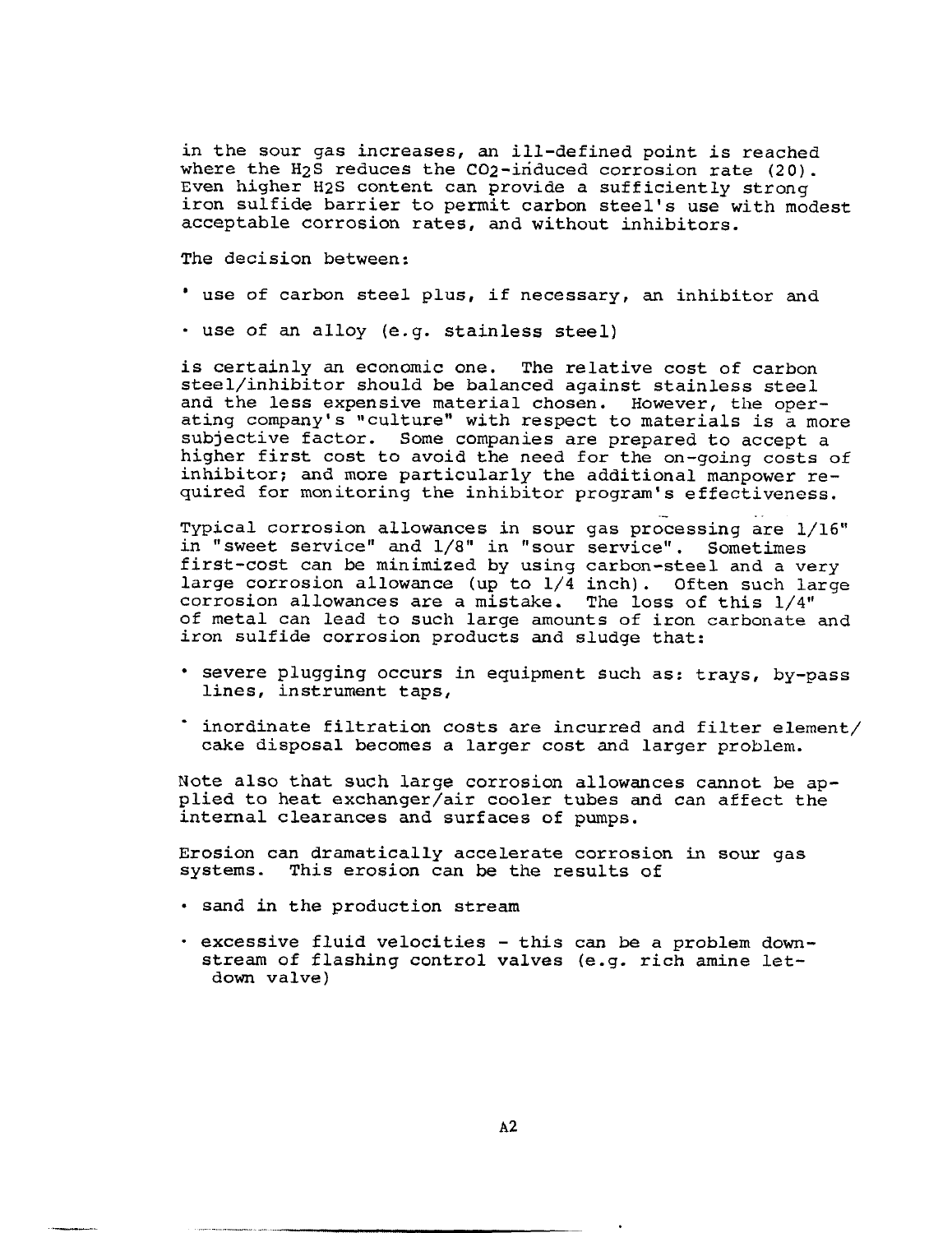#### OTHER FACTORS CONTRIBUTING TO CORROSION

The production well-stream generally contains water and usually the water contains chlorides and other salts. Inlet separators may need chloride resistant material and inhibitors. Plastic coatings are sometimes used. Also the pitting attack of chlorides on stainless steels is much worse in stagnant areas (such as level bridles) than flowing areas and therefore can be difficult to detect. When a unit is shutdown for a prolonged period the internals should be drained and conditioned to prevent corrosion such a pitting attack.

Poorly designed inlet separators can allow carryover of the chloride-containing produced water. The results of this can include:

- salt deposits/residue on compressor valves particularly on the discharge side (3).
- salt accumulation in sour gas treating solutions which can result in severe pitting attack of stainless steel reboiler tubes - especially in certain kettle reboiler configurations.

A well-sized inlet separator will reduce these problems. However it may be worth adding a filter separator downstream of a mesh-pad fitted inlet separator to get high liquid-removal efficiency.

Chlorides can cause pitting and stress cracking of stainless steels. Oxygen in the system will accelerate such attack. Oxygen can enter the system through unblanketed tanks and, very commonly, poorly designed/operated vapor recovery systems on tank batteries or product storage tanks that allow the tank to operate at a slight vacuum. The pitting is not usually critical in flow lines with a velocity of over 4 feet/second but in any system it is almost impossible to guard against some stagnant areas.

Of course in non-chloride containing systems oxygen ingress can also accelerate corrosion. One tell-tale sign of the presence of oxygen in H2S - containing systems is a tan colored sulfur deposit in lines and equipment.

Also it is difficult to separate the effects of one of these compounds from another, since there is often a synergistic effect much more reactive than for any one alone. For example, the stress cracking potential of H2S is much more severe in the presence of chlorides than would be anticipated if the chlorides were absent.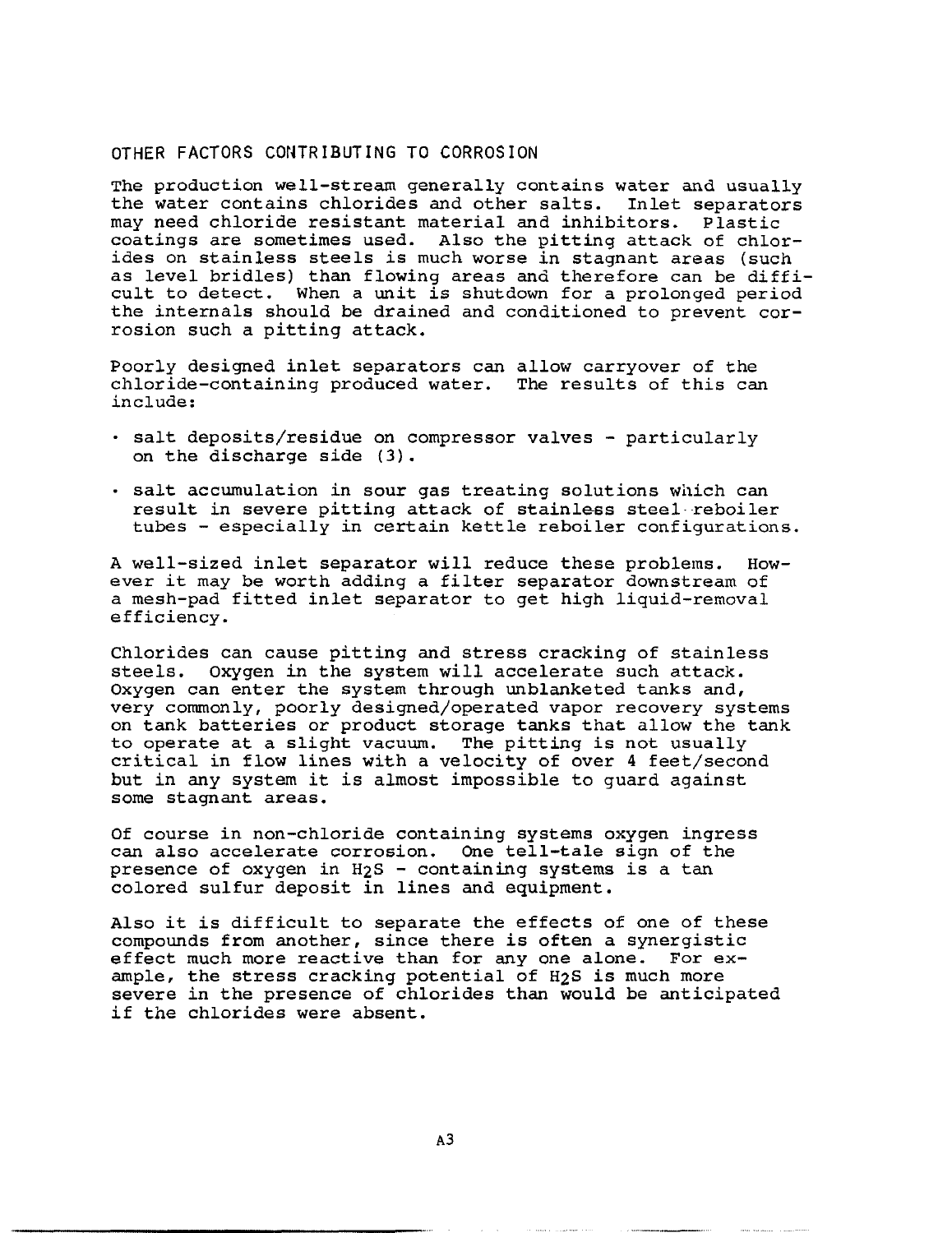#### CODES

Codes are written as minimum requirements and are based on the best data available at the time. This data is being further studied and reviewed by such organizations as the Materials Properties Council. Failure analysis of accidents also plays a big part in code revisions. The point is that codes are revised periodically, as are the ASTM specifications.

When referencing a specification, therefore, it should not be done by a statement "the latest edition". Instead the specific edition should be noted in the specification or purchase order to avoid a dispute over a specification change after the order has been placed. Remember that a specification, by definition is intended to be specific.

An example of such a change was noted in the  $1-1/48$  Cr,  $1/28$ Mo pipe involved in a recent major Power Plant accident (19). The allowable stress at the time the plant was built was higher than it is today. As a result, the pipe met code allowable stress at the time but did not meet present day allowable stress for this material.

The selection of material for resistance to sulfide stress cracking (SCC) caused by H2S (sour service) is well covered by the NACE standard MR-01-75 (Figure 3). In several states this is now a mandatory requirement to obtain a permit for operating such a facility. MR-01-75 has also been revised since its first introduction (15). This particular standard has limitations that may not be obvious to the occasional user (16). A word of caution here: the MR-01-75 is a standard addressing H2S SCC alone. It does not provide general corrosion protection, nor recognize other sources such as chlorides or CO2 and H20. Nor does it address the corrosion of carbon steel by H2S and H20 with oxygen in the system.

A recent serious accident was caused by cracking of the weld area of a vessel in amine service at a Lemont, Illinois Plant (17). From this and other cases, it has become apparent that both rich and lean amine service piping should have carbon steel welds stress relieved. Some of the plants are revising their installations by stress relieving in place, while new installations are adding stress relieving for this service as a requirement.

#### MATERIALS IN COMMON USE

Material selection for sour gas processing is dependent upon stream compositions, operating temperatures and pressures. As previously stated, carbon steels are acceptable for most piping and equipment in sour gas service. Of course, this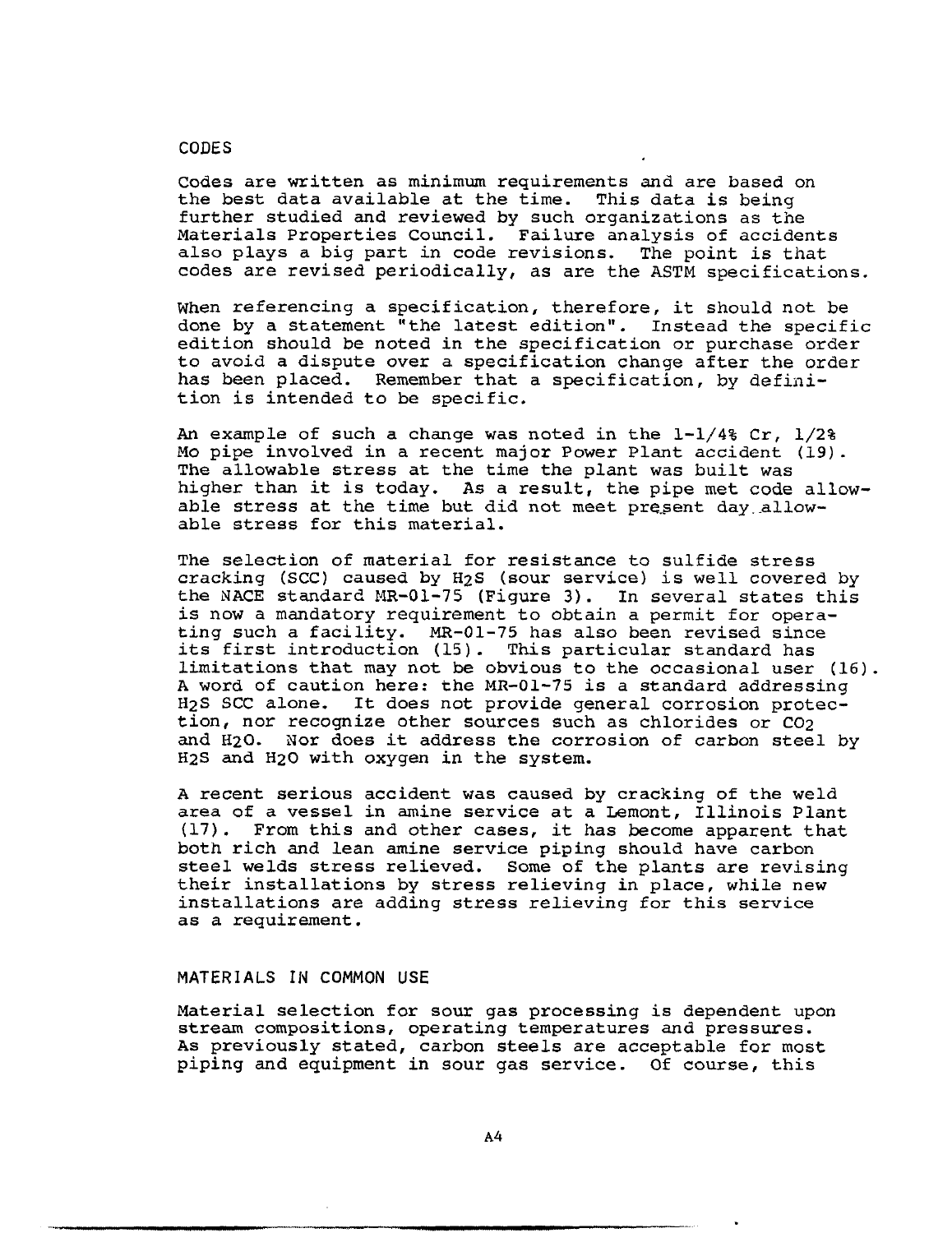must be qualified based on sour components and water concentrations and temperature. Typical grades of carbon steel in sour services for piping, vessels, columns and heat exchangers are shown below. These carbon steels are typically low carbon steel and fully killed. Specific applications require some of the following:

Seamless Tubes (Heat Exchangers) - SA-179 Tubes  $-$  SA-214 Pipe - SA-106 Grade B Vessels - SA-516 Grade 70, SA-285 Forgings - SA-105

In general, seamless piping and tubing is used in sour service and threaded connections should be avoided. Sour service piping and equipment is, in most cases, fully stress relieved and welds are 100% x-rayed. Hardness of welds and heat affected zones should be checked after stress relieving.

Common stainless steels used in sour service are:

Tubes (Heat Exchangers) - SA-249 Grades 304, 316, 410 Pipe - SA-312 Grades 304, 410 Vessels - SA-240 Grades 304, 410 Forgings - SA-182 Grades 304, 410

Typically, valves and bubble caps on contactor trays and mist eliminators are specified as 304 or 410 stainless steel in sour service. In rich amine sweetening units and wet sour systems, some piping and tubing is specified as stainless steel. In sour service all austenetic stainless steel are usually in the solution annealed condition.

Miscellaneous material in sour service environments commonly are used:

Instrument Tubing: Polyethylene or 316 stainless steel Bolting: SA-193-B7 (B7M is used if the bolt is exposed to H2S) Nuts: SA-193 Grade 7

Note: If temperature falls below -20°F then carbon steel SA-320 bolts should be used with nuts to match instead of SA-193.

Allowable stresses for some common piping material are presented in Figure 6 (4, 18). Notice the extensive and complex set of notes that accompany this figure. A similar set of information is available for vessel plate and fittings in the ASME Pressure Vessel Code (6).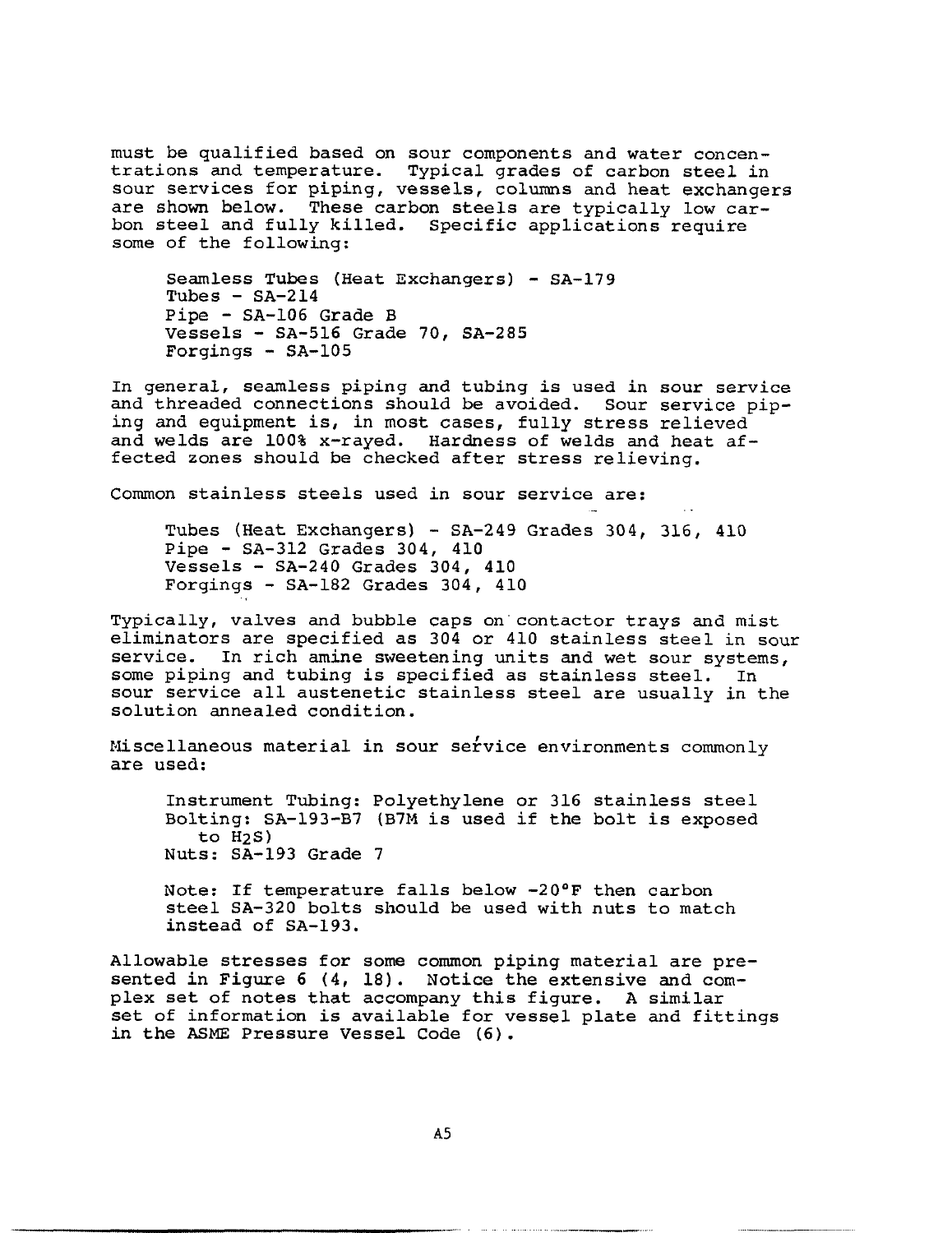#### ALLOYS

A partial listing of alloys found in sour gas processing plants is presented in Figure 5. These are drawn from ANSI/ASME B31.3a (1985) (4), ANSI/ASME B16.5 (5) and ASME Boiler and Pressure Vessel Code Section VIII (6).

Austenetic stainless steels (18 Cr, 8 Ni) are often used in sour gas processing plants where carbon steel alone, or carbon steel with an inhibitor, is unsatisfactory. However, stainless steel in the presence of 100 ppm chlorides at temperatures above 150°F may stress crack in service. The stainless steel should be low-carbon  $(60.03 \text{ wt. } 80)$  to minimize risks of sensitization and intergranular cracking in the weld's HAZ. In non-low carbon stainless steels the carbon can precipitate out of solid solution migrate to the grain boundary location and draw chromium to form chromium carbide which is a brittle constituent. The matrix in the immediate vicinity becomes depleted in chromium which renders it susceptible to intergranular corrosion. The alloying materials can only be redistributed by solution annealing of the entire component this is sometimes impractical (7).

Duplex stainless steels (22-25 Cr, 5 Ni) have superior resistance to chloride attack. They have been used for example in one Canadian application at up to 550°F in 3000 ppmw chloride (no oxygen present). Other applications include gas/oil gathering systems in sea water (8). They have higher strength than the 300 series stainless steels and can be designed with as little as half the corresponding wall thickness. They are more resistant to chloride stress cracking, pitting, crevice and general corrosion than type 304 or 316 SS. They are also more resistant to abrasion type wear.

Titanium is also being used in some high CO2/high H2S applications - particularly water-wet and chloride containing (9) (10). An example is heat exchanger tubes where a large corrosion allowance cannot be applied.

Titanium tubing is indeed expensive and thinner tube walls are used than comparable carbon/stainless steel. The thinner titanium tubes are less stiff leading to greater risk of tube vibration and baffle cutting. Dampening devices can be retrofitted to exchangers experiencing flow-induced vibration. Titanium is the base metal and is available in commercially pure grade. For better strength alloyed titanium is available, but as in steels, each alloy has its peculiarities and should be evaluated by an experienced metallurgist before being se lected.

Methods of cladding titanium to carbon steel have been developed but have yet to see significant use in severe service sour gas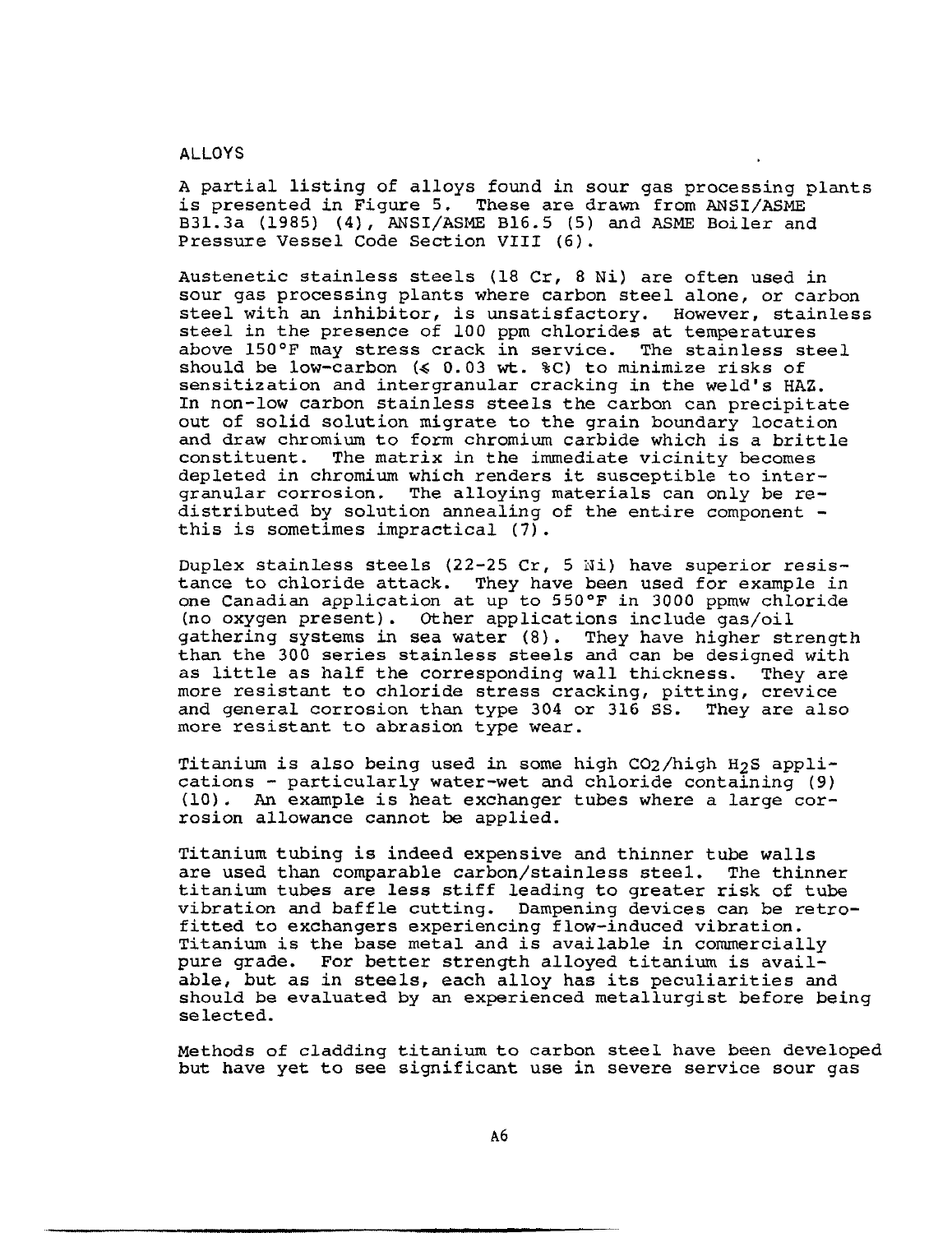application (11). One reason for this is the difficulty in welding such a combination. The general rule is do not weld titanium to anything but itself.

Aluminum alloys have recently been used in high CO2 gathering systems (12), but only in the absence of chlorides (aluminum alloys will pit severely in a chloride environment).

If conditions are encountered which are more aggressive than the limit of endurance of the above materials, then nickel base materials (e.g. INCONEL or a HASTELLOY) should be considered. Due to the high cost of these materials their use should be carefully scrutinized.

#### **FABRICATION CONTROLS TO MINIMIZE CORROSION**

In selection material for the aggressive conditions of conaminant of H2S greater care should be exercised, than for less hazardous products. H2S is toxic even in small doses, therefore while leaks in systems containing non-toxic products may be tolerated until repair can be scheduled, such a condition must be avoided with H2S gas.

Carbon steel can be used for such an H2S system, providing the temperature does not exceed 550°F although applications approaching 650°F have been reported. Up to this temperature limit, a generous corrosion allowance can be used to compensate for the sulfidation which increases with temperature.

Once a suitable specification has been written, it is often regarded as the ultimate control. There have been many cases in which the material actually produced did not meet the specification and this was never detected by inspection. The emphasis on inspection is even more important in the present era, in which competitive bidding is so intense. There is a greater pressure for certain suppliers to take steps to reduce cost, even to the point of providing questionable documentation.

In fabrication we shall briefly discuss three main categories of in-shop fabrication and then draw attention to the importance of field fabrication. The three categories are vessels, heat exchangers, and piping.

The vessel fabrication specification usually re-Vessels quires that the material to be used in fabrication, and the welding procedures are acceptable to the buyers, inspectors before the fabrication can begin. The quality control is therefore much easier to follow than for fabrication such as piping. It is recommended that this procedure must continue in order to provide the ultimate of safety in operation.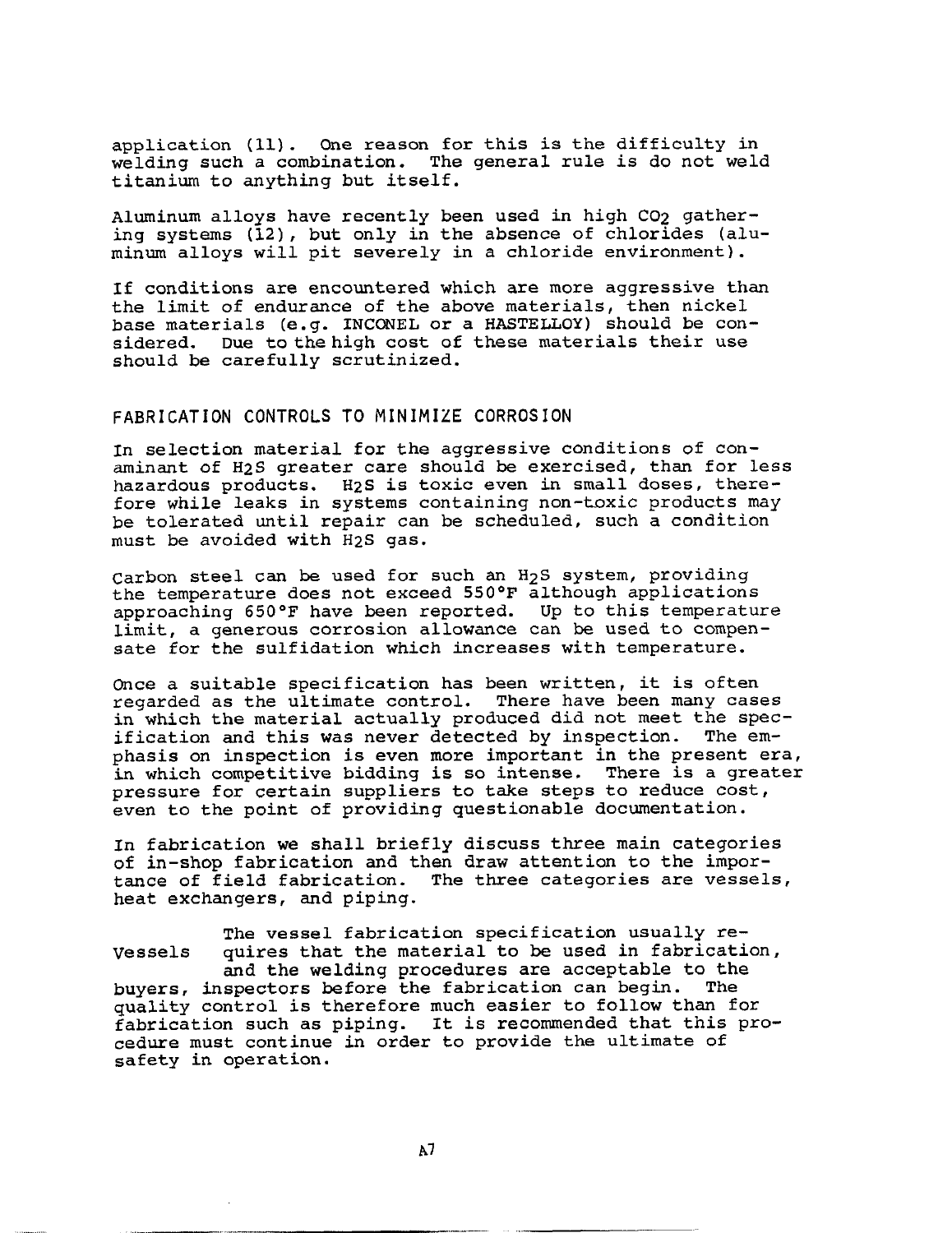While a significant corrosion allowance can be used in a vessel and in exchanger tube Heat Exchangers sheets and shells, it is not so applicable

in the heat exchanger tubing. But the tubing is the heart of the function by conducting heat through<br>the tube walls. It is therefore a functional requirement It is therefore a functional requirement that the tube walls be reasonably thin and a corrosion resistant alloy be used. If stainless steel is used in hairpin bends, the low-carbon (L) grades should be specified. These tubes may be bent cold, but they should be re-solution annealed after bending.

One supplier has an acceptable system of doing this, since it is impractical to re-solution anneal 50 or 60 foot long hairpins, only to accommodate the reverse bend in a furnace with full containment. This source contacts the tube electrically about 3 feet from the bend on each side, and applies resistance heat which brings the tube between the contacts to solution anneal temperature. The current is then turned off and water is circulated through the tubes. The tubes are then drained by hydraulically pushing oversized plastic plugs through the tubes. By this method, it has been shown that the material is in a solution annealed condition without sensitization.

Carbon steel tubes can be handled differently. After bending, the reverse bend only can be inserted into a furnace, where stress relieving is applied without affecting the condition of the unbent tube. However, the temperature of stress relieving must not exceed the manufacturing tube-producing temperature on which the mechanical properties were based.

A more precarious category is piping. Here there Piping is a myriad of parts and pieces coming together from various sources. Often the pipe components are supplied "off the shelf" with an untraceable history of source. At times the supplier can only provide a certificate of compliance that the material meets an ASTM specification number.

Hot bends are sometimes used instead of using elbows. When this is done, the more recent induction pushing hot bend is much more reliable than the old furnace overheat and pull bends. The induction hot bend provides bends with minimum wall thinning and actually enhances the properties over the older method.

Specifications should be written to accommodate the limits of hot bending, instead of adapting the bends to conventional elbow layouts. There are cost savings to be made in fabricating with bends instead of fittings.

All welds on pipe for H2S service, like vessel fabrication, should be stress relieved.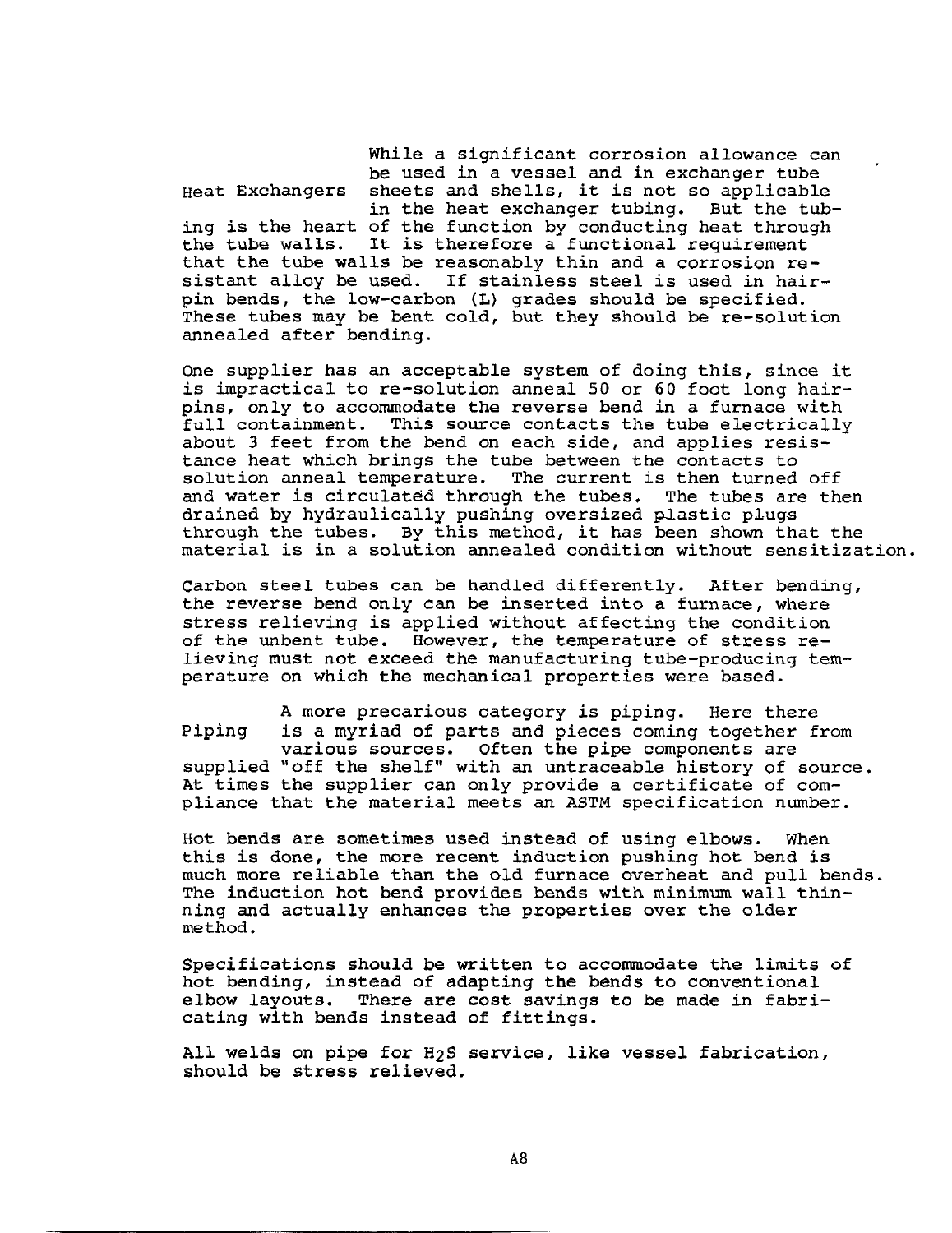A hardness check of the weld metal and the heat affected zone (HAZ) showing that the hardness is below  $22R_C$  (the most common MR-01-75 hardness limit for H<sub>2</sub>S service) is sometimes used to avoid the necessity to stress relieve the weld. Note that the residual stress, not the hardness, causes the steel to crack. The hardness is used as a rough but convenient means of checking the stress. Since it is impractical to check the hardness on every inch of weld, there is always the chance that the weld may be above 22R<sub>2</sub> at an untested location. The  $H_2S$ environment, however, will find the weakness, and the fact that a different location checked is below 22R2, will not prevent the unchecked zone from the risk of cracking.

The preferable procedure is to stress relieve, which assures that the local residual stress has been reduced.

If stainless steel is being used, it should not be stress relieved, it should be solution annealed. If the piping system or part is to be welded, then after welding it should be solution annealed. If subsequent welding is required after solution anneal, there is always danger of sensitization. For that reason, either low carbon stainless steel (the L grades) or the stabilized grades 347 or 321 should be used. Remember that the allowable stress on the L grades is lower than the regular grades, and as such, it may be necessary to look critically at the design strength and wall thickness. Generally, stainless steel is received in the solution annealed condition, but check that it is not in the cold worked condition.

Field fabrication is performed under less controlled environments, often with less structured supervision and often in inclement weather. Good quality shop fabricated components can be rendered useless if field welding is not adequately controlled.

There is always the risk of accelerated corrosion by galvanic reaction when dissimilar metals are in contact with each other. Consider the metals in relation to their galvanic potential in the presence of an electrolyte. Insulating gaskets should be used where such potential for corrosion exists.

#### NON-METALLIC MATERIALS

This paper has concentrated on metallurgical issues. However, materials selection also encompasses many other metallic and non-metallic materials such as:

Block valve trim (seats, seals) Control valve trim including springs Gaskets, bolting Elastomers (used in many valves and instruments)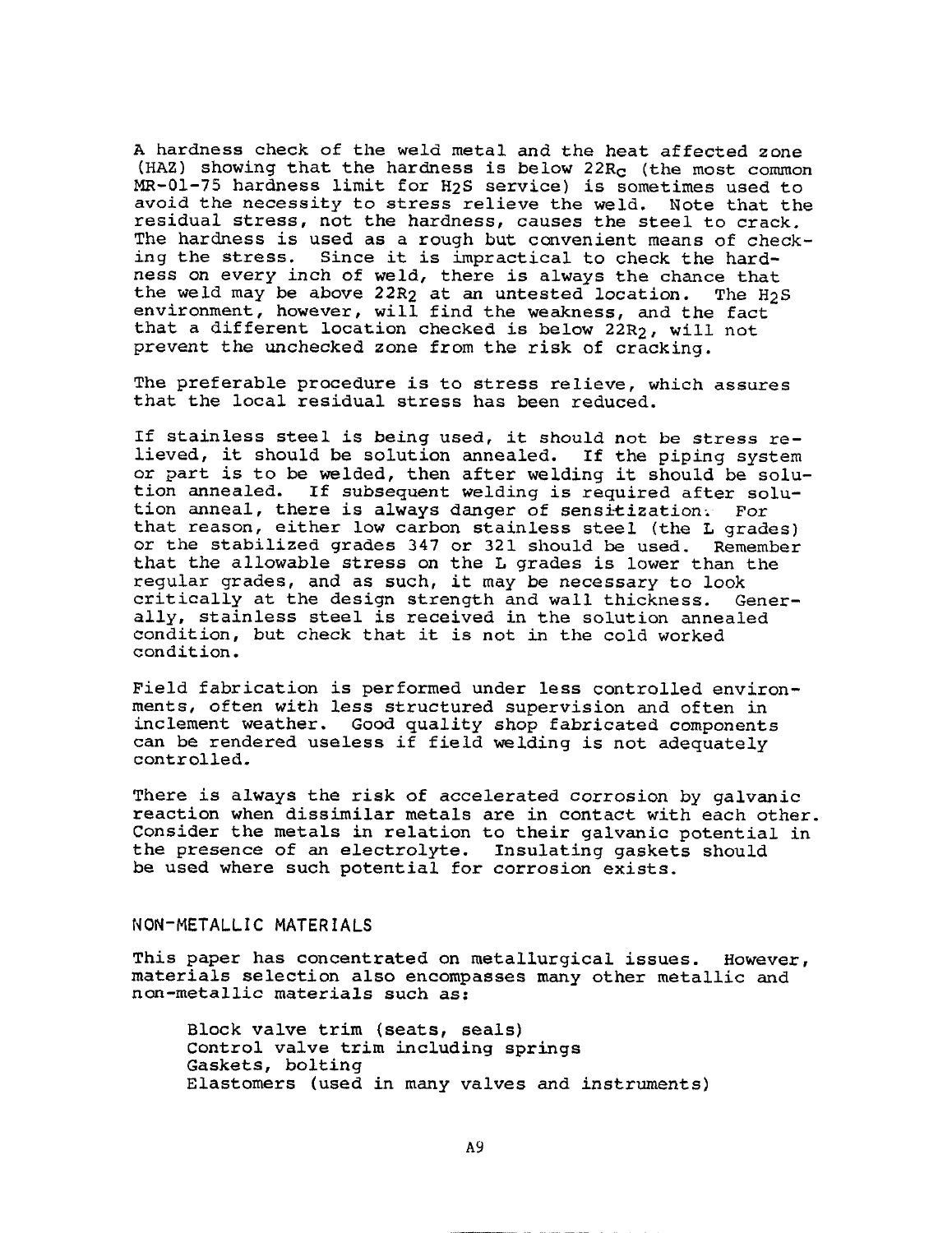Materials have to resist attack by solvent (glycols, amines, hot carbonate) as well as wet  $H_2S/CO_2$ . SOME TYPICAL MATERIALS IN USE FOR SPECIFIC UNITS Sour Gas Plant Inlet Area Knockout Vessels - SA-516-70 Piping - SA-106-B, 316 stainless steel Exchangers - Tubes - SA-214, SA-106-B, SA-213-304 Tubesheets  $-$  SA-516-70  $Shell - SA-516-70$ Condensate Stabilizer Area Vessels/Columns - SA-516-70  $Trays - SA-516-70$ Valves, Caps - 410, 304, 304L stainless steel Mist Eliminators - 304, 410 stainless steel  $\sim 10$ Exchangers - Tubes - SA-214, SA-106-B  $Shell - SA-516-70$ Piping - SA-106-B, 316 stainless steel Amine Units Vessels/Columns - SA-516-70, SA-240-304L  $Trays - SA-516-70, SA-240-304L$ Valves, Caps - 410, 304, 304L stainless steel Mist Eliminators - 304, 410 stainless steel  $Exchanges -$ Tubes - SA-249-304, 304L, SA-214, SA-179  $Shell - SA-516-70$ Piping - SA-106-B, 304, 304L stainless steel Glycol Dehydration Units Vessels/Columns - SA-516-70, SA-53-B Exchangers  $-$ Tubes -  $SA-214$ Shell - SA-516-70, SA-53-B

#### **SUMMARY**

Selection of materials for sour gas processing is heavily influenced by a compromise between inexpensive carbon steels and a progressively more expensive range of alloys. Experience on past units is the key ingredient to satisfactory selection and service. Meeting mandatory provisions of the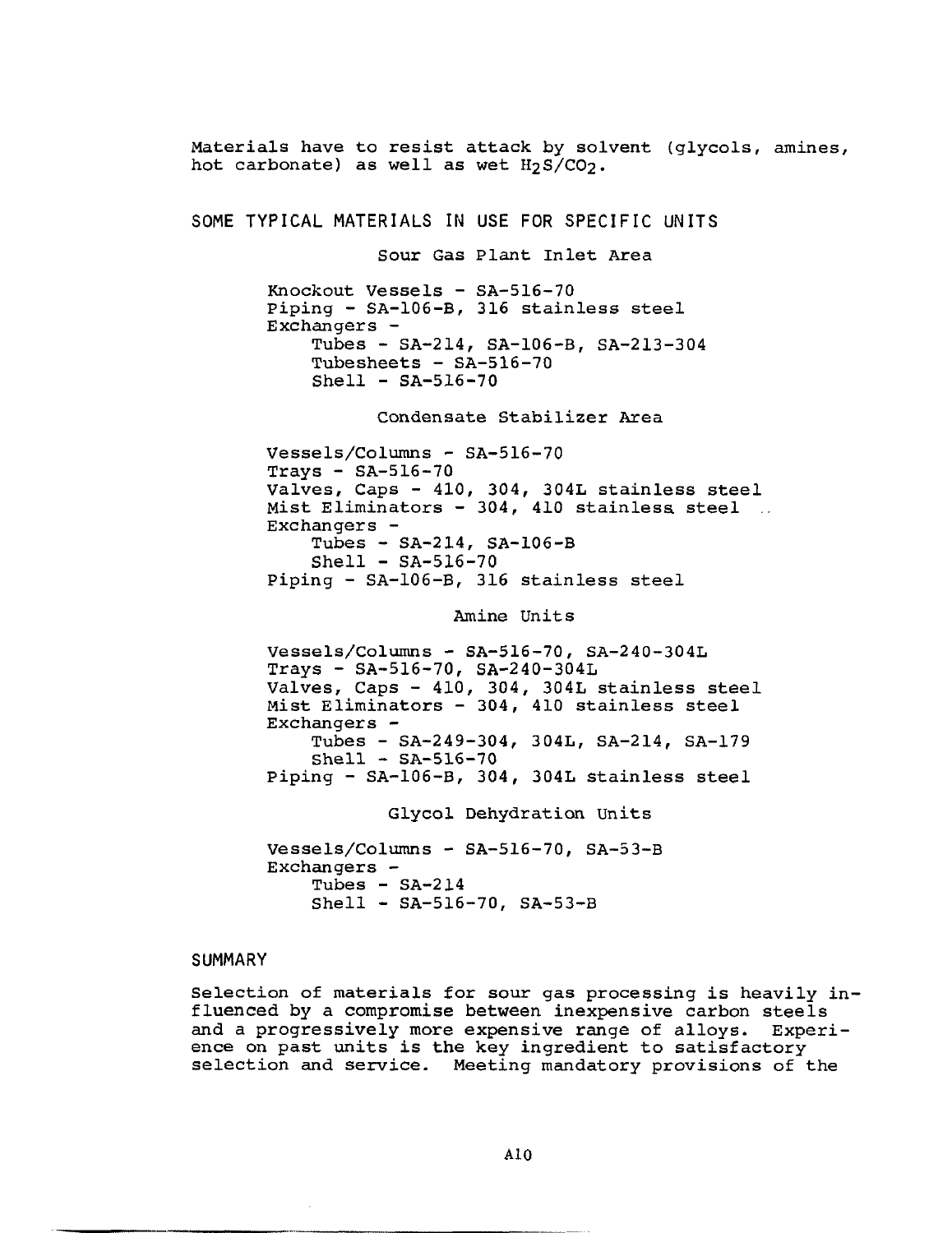applicable codes and standards is important for a safe installation. Also very important is diligent inspection during fabrication and any field modifications.

#### REFERENCES

- i. sivalls, C. Richard, "Equipment Design Requirements for Hydrogen Sulfide Service", Proceedings of 1985 Gas Conditioning Conference, University of Oklahoma, Norman, Oklahoma
- 2. Ikeda, A., M. Ueda and S. Mukai, "Influence of Environmental Factors on Corrosion in CO<sub>2</sub> Source Well", Corrosion 85, Paper No. 29. March 25-29, 1985, Boston, Mass., National Association of Corrosion Engineers
- 3. Handwerk, G. E., Denver, Colorado, personal communication 1986
- 4. ANSI/ASME B31.3a 1984 (Issued July 15, 1985), Chemical Plant and Petroleum Refinery Piping; Pub. ASME, United Engineering Center, 345 E. 47th St., New York, NY 10017
- 5. American National Standard ANSI/ASME B16.5
- 6. ASME Boiler and Pressure Vessel Code, Section VIII, Rules for Construction of Pressure Vessels, Division I, July 1986, ASME United Engineering Center, 345 E. 47th St., New York, NY 10017
- 7. "CO<sub>2</sub> Facilities" Industry Short Course, chapters 3 & 4 John M. Campbell & Company, Norman, Oklahoma, 1986
- 8. Redmond, James D., "Selecting Second-generation Duplex Stainless Steels", Chemical Engineering, Pt. 1 Oct. 27 p. 153-155, Pt. 2, Nov. 24, p. 103-105 1986
- 9. Small, William M. "Titanium Design Permits Once-through Sea Water Cooling", Oil & Gas Journal, Aug. 11, 1986, p. 96-99
- 10. Suzuki, K., and Y. Nakamoto, "Experience with Titanium Heat Exchangers in Oil Refineries", Materials Performance, June, 1981, p. 23-26
- ii. Short, Herb et al, "New Twists May Broaden Use of Titanium in the CPI", Chemical Engineering, Vol. 93, No. 22, November 24, 1986, pp. 17, 19 and 21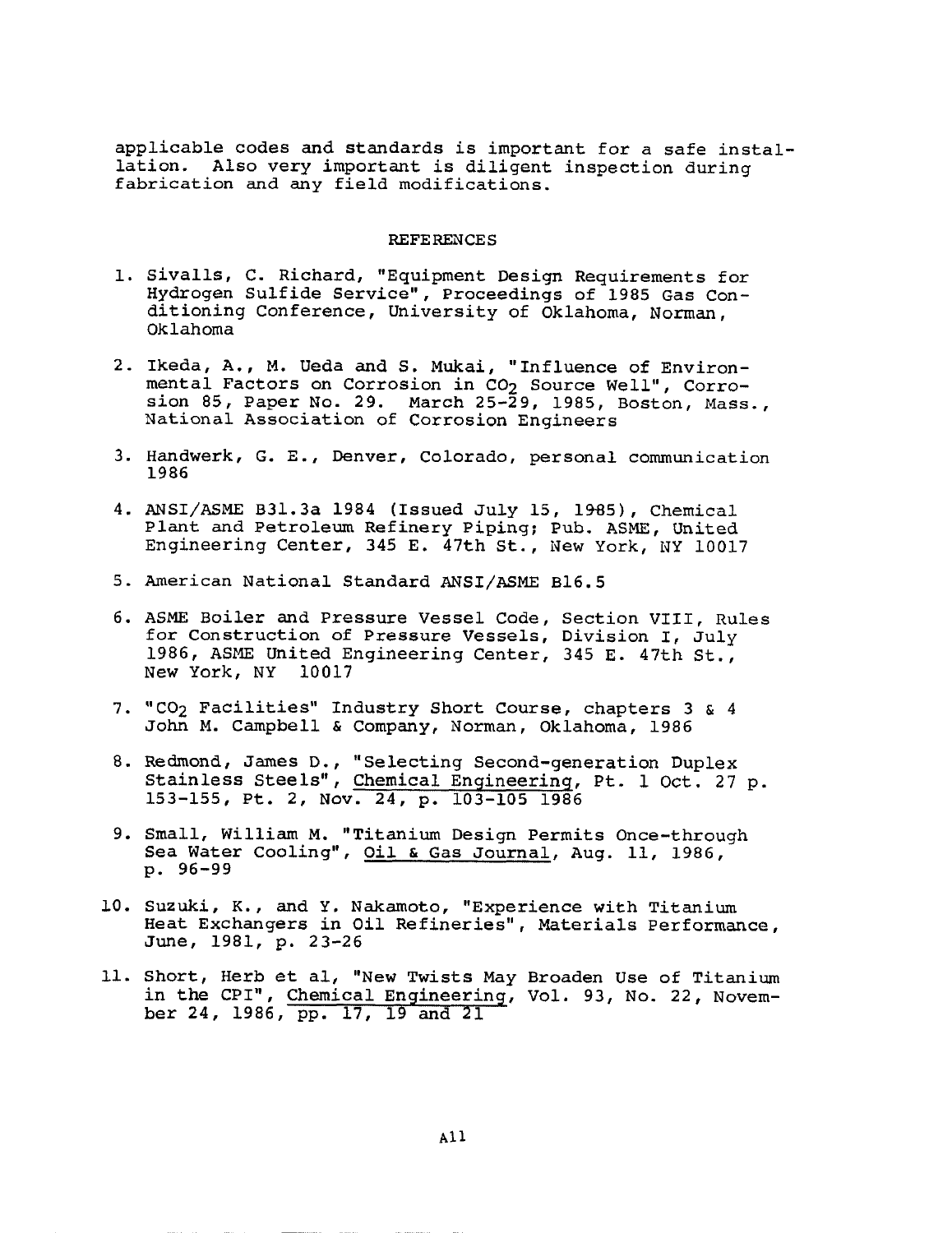- 12. "Cheap Aluminum Pipes Resist CO<sub>2</sub> Corrosion at Joffre Pilot" Enhanced Recovery Week, Aug. ii, 1986, p. 4
- 13. Comeau, B. D. and C. J. Marsden, "CO2 Corrosion in the Crossfield Gas Gathering System", Canadian Gas Processors Assoc. Quarterly Meeting, Sept. ii, 1986, Calgary, Alberta, Canada
- 14. Prescott, G. R., P. Blommaert and L. Grisolia, "Failure of High Pressure Synthesis Pipe", Plant/Operations Progress (AIChE) Vol. 5, No. 3, July 1986, pp. 155 - 159
- 15. National Association of Corrosion Engineers, NACE Stanard MR-01-75 Material Requirements - Sulfice Stress Cracking Resistant Materials for Oil Field Equipment (1984 Revision) Houston, Texas
- 16. Wilhelm, S. M. and R. D. Kane, "Selection of Materials for Sour Service in Petroleum Production" Journal Pet. Tech., Oct. 1986, pp. i051-1061
- 17. Vervalin, C. H., "Explosion at Union Oil Hydrocarbon Processing, Jan. 1987, pp. 83 - 84
- 18. Gas Processors Association "Engineering Data Book" 10th Ed. 1987, Fig. 17-25, Tulsa, Oklahoma
- 19. Unpublished report given verbally by the National Board of Pressure Vessels
- 20. MacNab, A. J. and R. S. Treseder "Materials Requirements for a Gas Treating Process", Materials Protection and Performance Vol. 10, No. i, pp. 21 - 26, Jan. 1971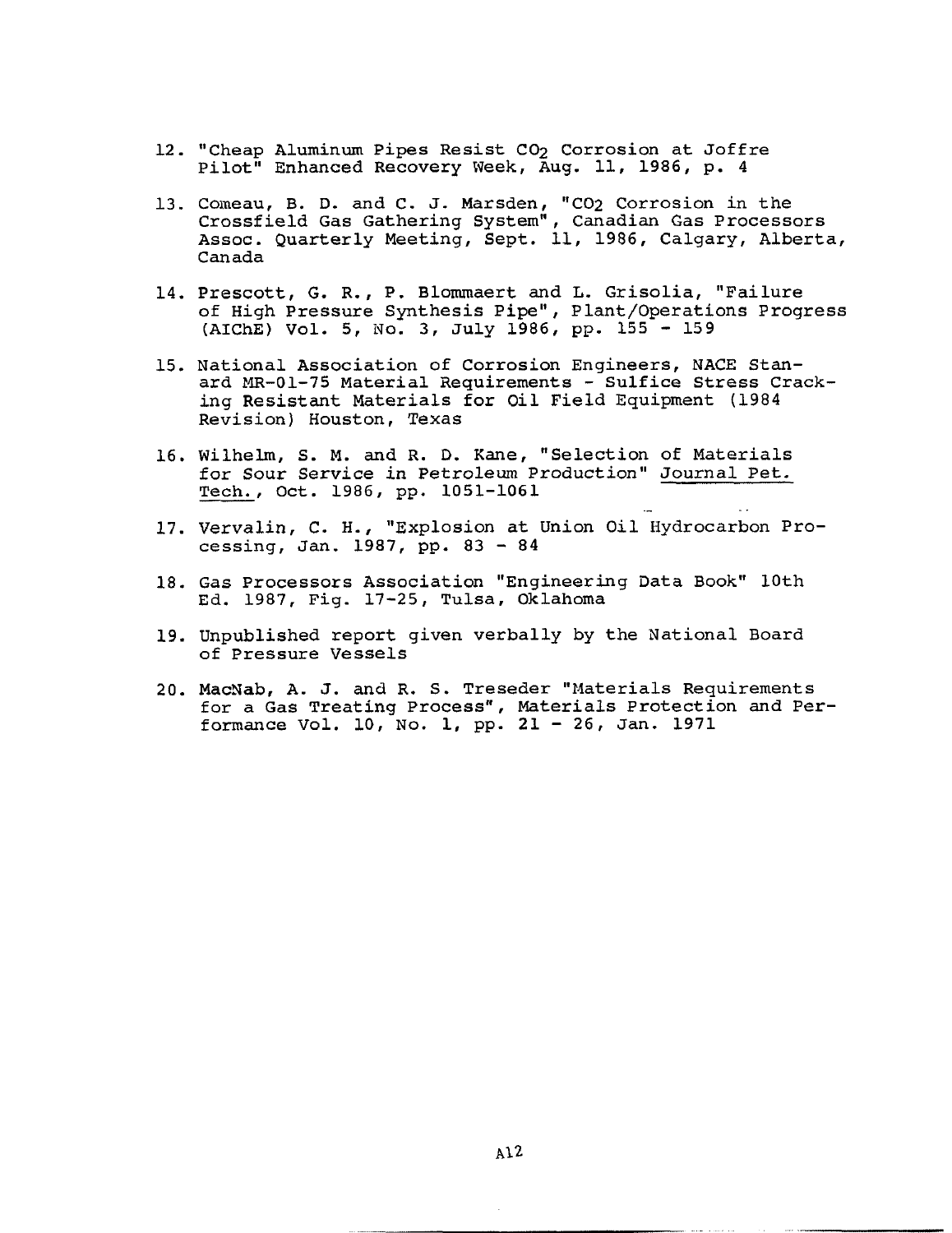#### **FIGURE 1** EFFECT OF A LITTLE AMOUNT OF H2S AND TEMPERATURE ON CORROSION RATE (PURE IRON)2



hte: (B% NeC), 3.0 MPs  $\texttt{CO}_{\mathbf{Z}}$  + H $\texttt{2B}$  at 25°C(77°F), Test Duration; 04h, Flow Velocity; 2.6 m/s, Specific Volume; 25 cc/cm<sup>2</sup>)

> **FIGURE 2** CO<sub>2</sub>H<sub>2</sub>S RATIO

#### **EXAMPLE GUIDELINE FOR MATERIAL SELECTION IN WATER-WET SERVICE**

## CO<sub>2</sub>: H<sub>2</sub>S >100:1 PROBABLY REQUIRE ALLOY OR<br>CORROSION INHIBITION PROGRAM

#### CO<sub>2</sub>: H<sub>2</sub>S < 10:1 PROBABLY USE CS

NOTE THE "GRAY AREA" BETWEEN  $CO_2$ : H<sub>2</sub>S OF 100:1 AND 10:1 WHERE THE MATERIAL SELECTION IS NOT CLEAR - PAST EXPERIENCE WITH SIMILAR MATERIALS AND GAS ANALYSIS SHOULD BE RELIED UPON.

SELECTION COULD BE AFFECTED BY EROSION DUE TO LINE VELOCITY OR SAND; ALSO BY CORROSION DUE TO CHLORIDES AND OTHER TRACE CONTAMINANTS.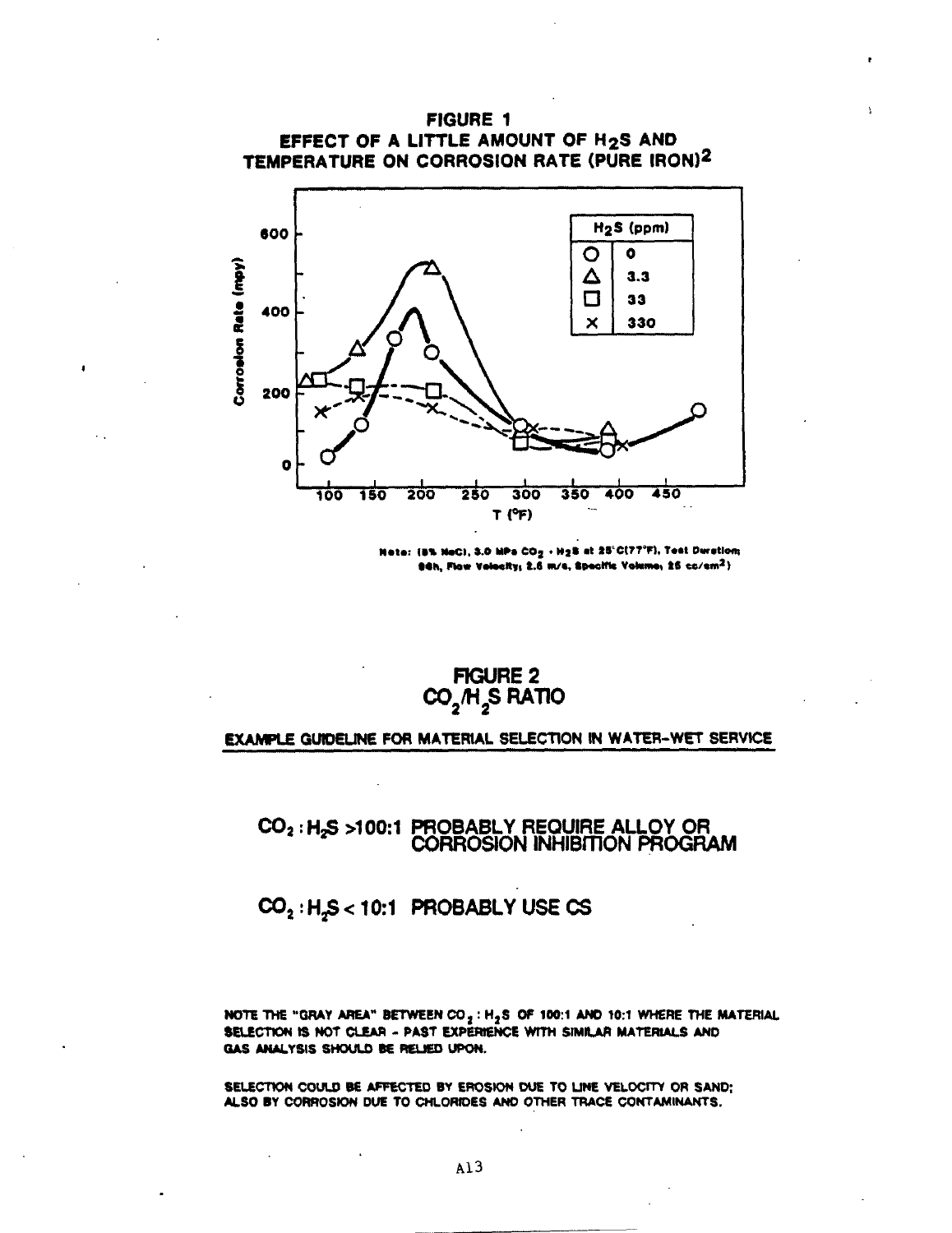# FIGURE 3<br>TYPICAL GAS ANALYSES AND POSSIBLE MATERIAL SELECTIONS

|               | <b>GAS COMPOSITION</b><br>MOLE % |                          | <b>MATERIAL</b><br><b>SELECTION</b>    |  |  |  |
|---------------|----------------------------------|--------------------------|----------------------------------------|--|--|--|
| A.            | 70                               | C <sub>1</sub> WATER WET |                                        |  |  |  |
|               | 20                               | CO <sub>2</sub>          | C.S                                    |  |  |  |
|               | 10                               | H <sub>2</sub> S         | $\hat{\phantom{a}}$<br>$\sim 10^{-10}$ |  |  |  |
| В.            | 80                               | C <sub>1</sub>           | C.S                                    |  |  |  |
|               | 19.5                             | $CO2$ Note 1             |                                        |  |  |  |
|               | 0.5                              | H <sub>2</sub> S         |                                        |  |  |  |
| C.            | 80                               | C <sub>1</sub>           | <b>SS OR</b>                           |  |  |  |
|               | 20                               | CO <sub>2</sub>          | <b>CS w/inhibitor</b>                  |  |  |  |
| 10 gr/100 scf |                                  | $H_2S$ (160 ppmv)        | $\mathbf{i}$                           |  |  |  |
| D.            | 25                               | $C_{1}$                  | <b>SS OR</b>                           |  |  |  |
|               | 65                               | CO <sub>2</sub>          | <b>CS w/inhibitor</b>                  |  |  |  |
|               | 10                               | H <sub>2</sub> S         |                                        |  |  |  |

Notes: 1. Pressure 900 psia, therefore  $CO_2$  partial pressure is 900 x 0.195 = 175.5 psia.

A0287142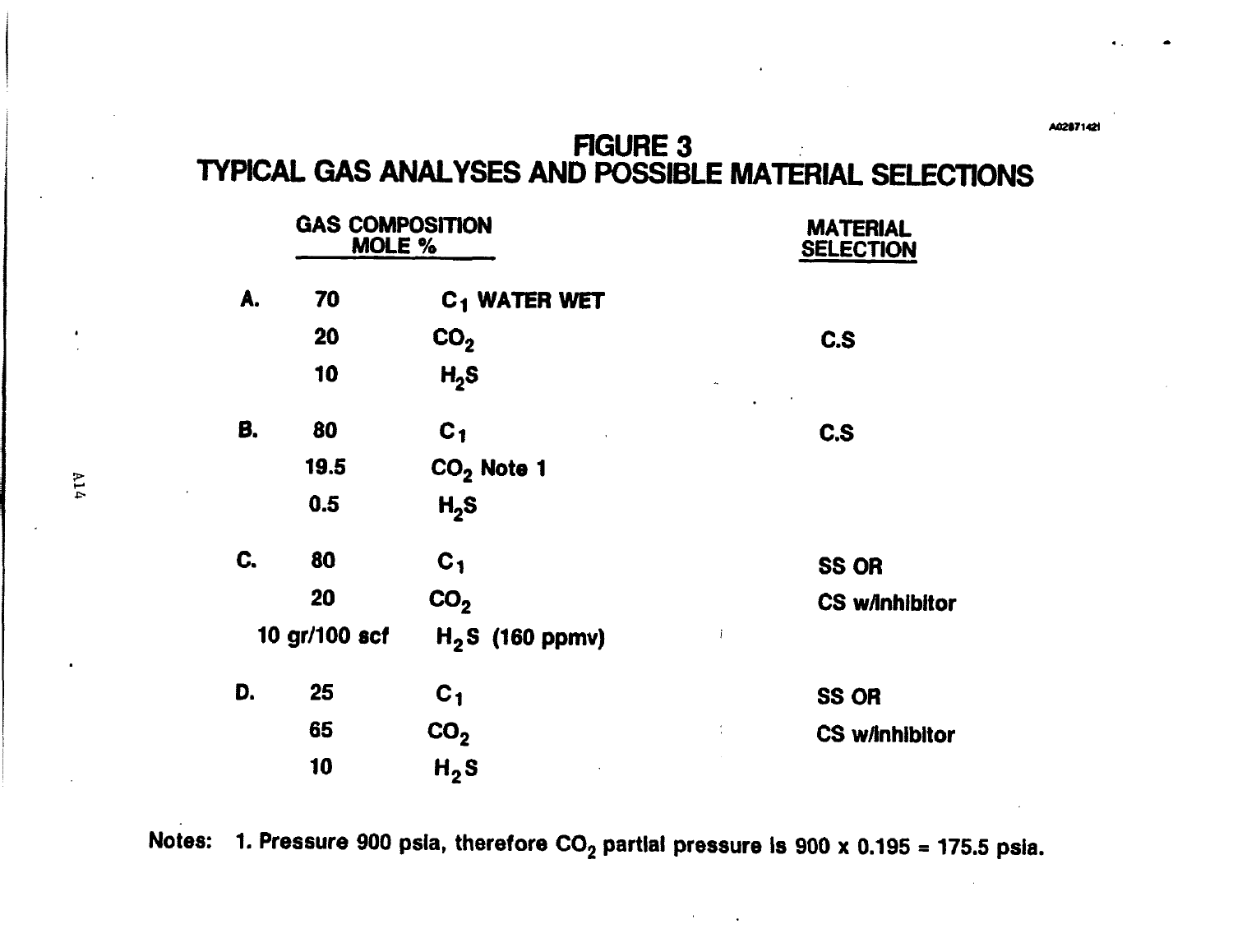#### Extracted Fleures for "Sour Service Designation" from NACE MR-01-75.



FIGURE 4a - Sour que systems (see Paragraph 1.3.1 of NACE MR-01-75).





FIGURE 4h - Sour multiphese systems (see Perspraph 1.3.2 of NACE MR-01-75).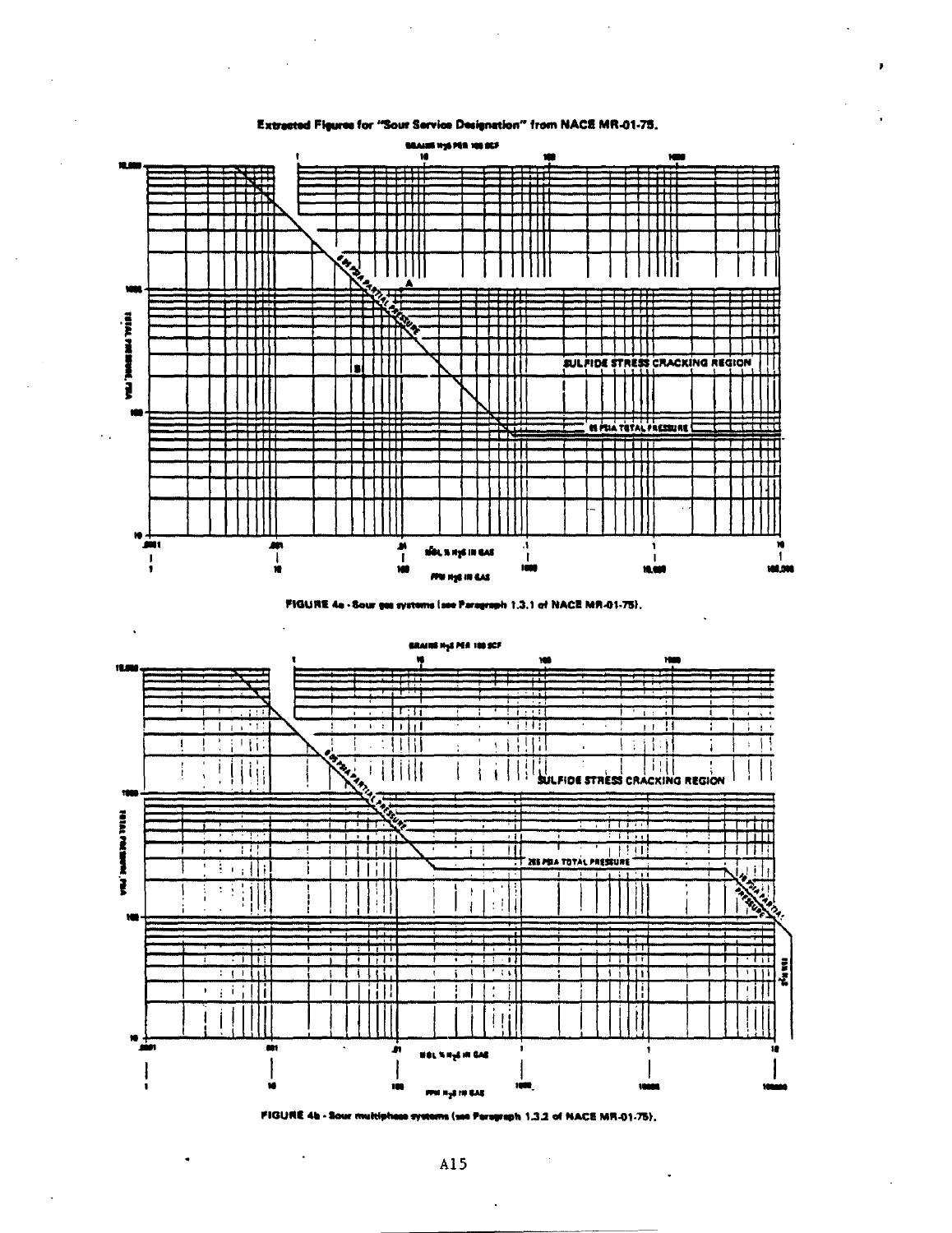#### FIGURE 5

#### NOMINAL CHEMICAL COMPOSITION OF SOME ALLOYS

| ASME/ASTM<br>GRADE DESIGNATION |                                      |                       | PERCENT COMPOSITION                    |              |                                        |                               |                             |                       |      |
|--------------------------------|--------------------------------------|-----------------------|----------------------------------------|--------------|----------------------------------------|-------------------------------|-----------------------------|-----------------------|------|
|                                | $P - 1$                              |                       |                                        | $C / 1/2$ Mo |                                        |                               |                             |                       |      |
|                                | $P-11$<br>$P - 22$<br>$P-6$<br>$P-9$ |                       | Cr<br>$1 - 1/4$<br>$2 - 1/4$<br>9<br>9 |              | Mo<br>1/2<br>1                         |                               |                             |                       |      |
| STAINLESS                      |                                      |                       |                                        |              |                                        |                               |                             |                       |      |
| ٠.                             | 410                                  |                       |                                        | Cr<br>13     |                                        |                               |                             |                       |      |
|                                | 304                                  | 304L<br>(0.03% C max) |                                        | Cr<br>18     | N1<br>8                                |                               |                             |                       |      |
| $\bullet$                      | 316                                  | 316L                  | $(0.03% \text{ C max})$                | Cr<br>17     | Ni<br>12                               | Mo<br>2.5                     |                             |                       |      |
|                                | 317<br>321<br>347                    |                       |                                        | Cr<br>19     | Νi<br>13<br>Ti Stabilized, 5 x % C min | Mo<br>3.5                     | Cb Stabilized, 10 x % C min | C <sub>D</sub>        |      |
|                                | Duplex 2205                          |                       |                                        | Cr<br>22     | Ni<br>5.0                              | Mo<br>$\overline{\mathbf{3}}$ |                             | N<br>$0.10$ min       |      |
| <b>ALLOY</b>                   | 20                                   |                       |                                        | Cr<br>20     | Ni<br>37.5                             | Mo<br>2.5                     | Cu<br>3.5                   | C <sub>b</sub><br>0.3 | N    |
| 254 SMO                        |                                      |                       |                                        | 20           | 18                                     | 6.1                           | 0.7                         |                       | 0.20 |
| INCOLLOY 800                   |                                      |                       | cr<br>21                               | Ni<br>42.0   | Mo<br>$\overline{\mathbf{3}}$          | cu<br>2.5                     | A1                          | Ti                    |      |
| INCOLLOY 825                   |                                      |                       | 22.5                                   | 42.0         | 3                                      | 2.0                           | 0.2                         | 1.0                   |      |
| HASTELLOY 276                  |                                      |                       | Cr<br>15                               | Ni<br>60     | Mo<br>16                               | Cu                            | Cb/Ta                       | W<br>4.0              |      |
| HASTELLOY G                    |                                      |                       | 22                                     | 44           | 6.5                                    | $\overline{2}$                |                             |                       |      |
| INCONEL 625                    |                                      |                       | Cr<br>21.5                             | Ni<br>60     | Mo<br>9                                | Cb<br>4.0                     | A1<br>0.4                   | Τi<br>0.4             |      |
| ADMIRALTY BRASS                |                                      |                       |                                        | Cu<br>71     | Sn<br>1                                | Zn<br>28                      |                             |                       |      |